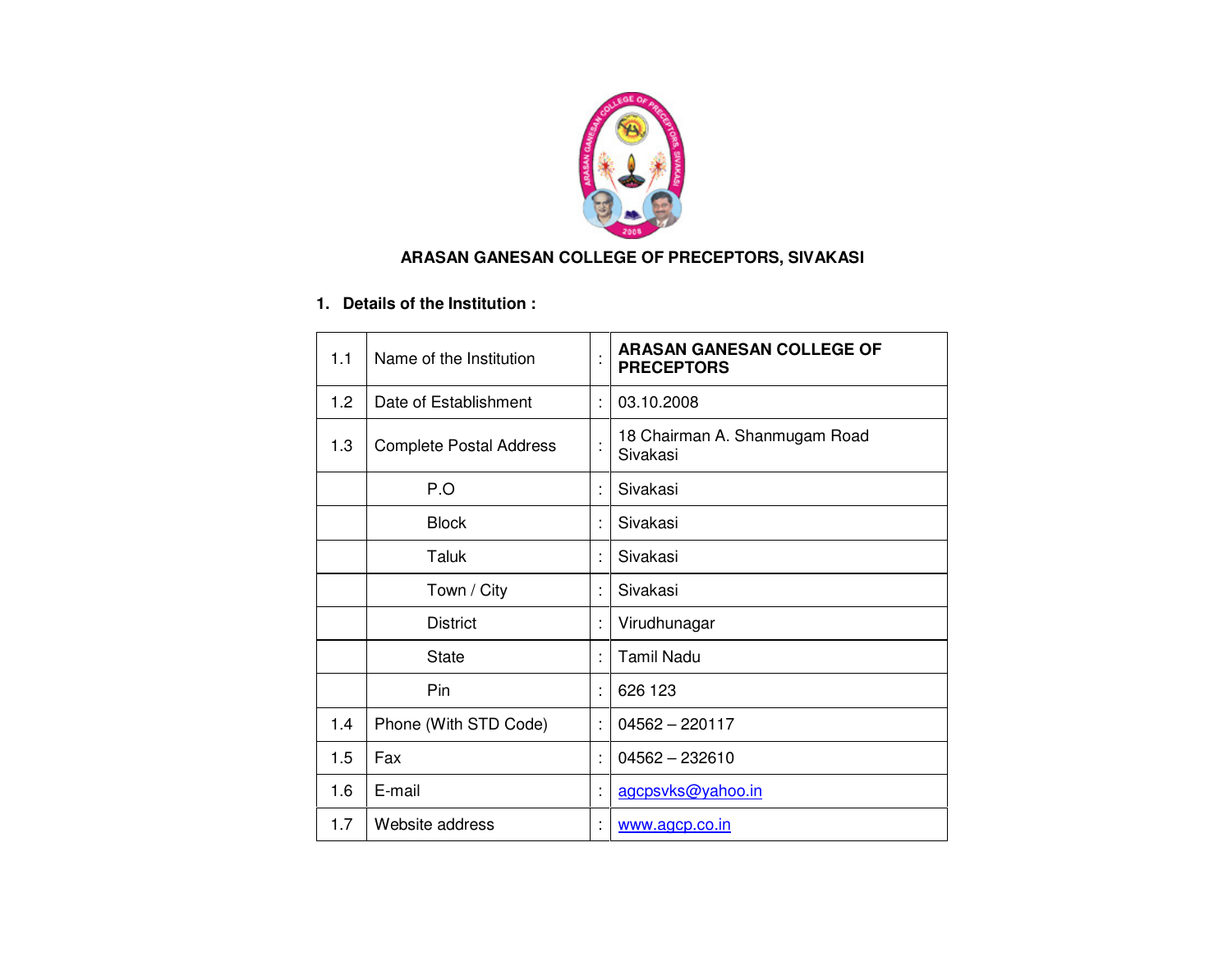| 1.8  | <b>Nearest Railway Station</b> | Sivakasi               |
|------|--------------------------------|------------------------|
| 1.9  | Nearest Town                   | Virudhunagar           |
| 1.10 | Type of Institution            | : $\vert$ Co-Education |
| 1.11 | Status of Institution          | :   Non-Minority       |

## **2. Management :**

| 2.1 | Government owned           |                          | No                                                    |
|-----|----------------------------|--------------------------|-------------------------------------------------------|
| 2.2 | Govt. Aided                | $\overline{\phantom{a}}$ | No                                                    |
| 2.3 | Self - Financed            |                          | Yes                                                   |
| 2.4 | University department      |                          | No                                                    |
| 2.5 | Any other (Please specify) |                          | Run by The Arasan Educational<br><b>Charity Trust</b> |

### **3. Details of the course applied for**

| 3.1 | Level of the course                                         | Degree       |
|-----|-------------------------------------------------------------|--------------|
| 3.2 | Name of the Teacher Education<br>Course                     | B.Ed.        |
| 3.3 | Duration of the course                                      | One year     |
| 3.4 | Whether to be conducted in face<br>to face or distance mode | Face to face |
| 3.5 | Proposed intake                                             | 100          |
| 3.6 | Academic session from which the<br>course will be conducted | 2008-2009    |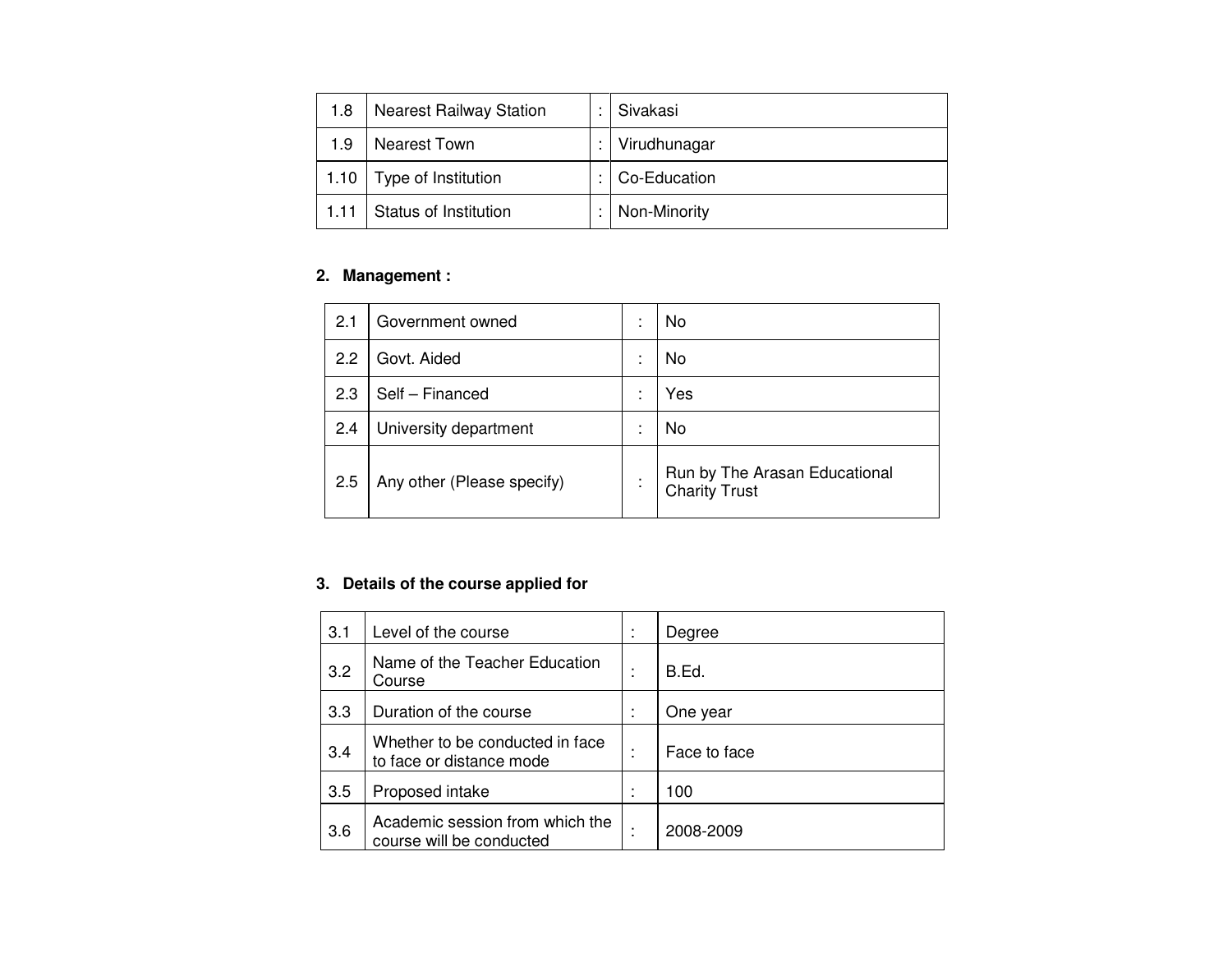| 3.7 | Details of the Affiliating Body<br>Name | Tamil Nadu Teachers Education<br>University                             |
|-----|-----------------------------------------|-------------------------------------------------------------------------|
|     | Address                                 | Lady Willingdon college campus<br>Kamarajar Salai,<br>Chennai - 600 005 |
|     | Telephone No.                           | $044 - 28447304$                                                        |
|     | Fax                                     | 044 - 28447303                                                          |

## **4. Land:**

| 4.1 | Whether copy of the Affidavit<br>in the prescribed format has<br>been displayed on the website<br>as required under Regulation<br>8(9) of the NCTE Regulations,<br>2007 |   | Yes                                     |
|-----|-------------------------------------------------------------------------------------------------------------------------------------------------------------------------|---|-----------------------------------------|
| 4.2 | Land Identification<br>(Plot/Khasra No.)                                                                                                                                |   | 297/6A, Ward E, Block 14, T.S. No. 16/1 |
|     | Land area in sq. mt                                                                                                                                                     | ÷ | 3075 Sq.m.                              |
|     | Whether the Title of the land is<br>on ownership basis                                                                                                                  | ٠ | Own land                                |
| 4.3 | Tile of the land is on lease as<br>per law                                                                                                                              |   | Not applicable                          |
| 4.4 | Duration of the lease                                                                                                                                                   |   | Not applicable                          |
| 4.5 | Land Use Certificate obtained<br>for Educational Institution                                                                                                            |   | yes                                     |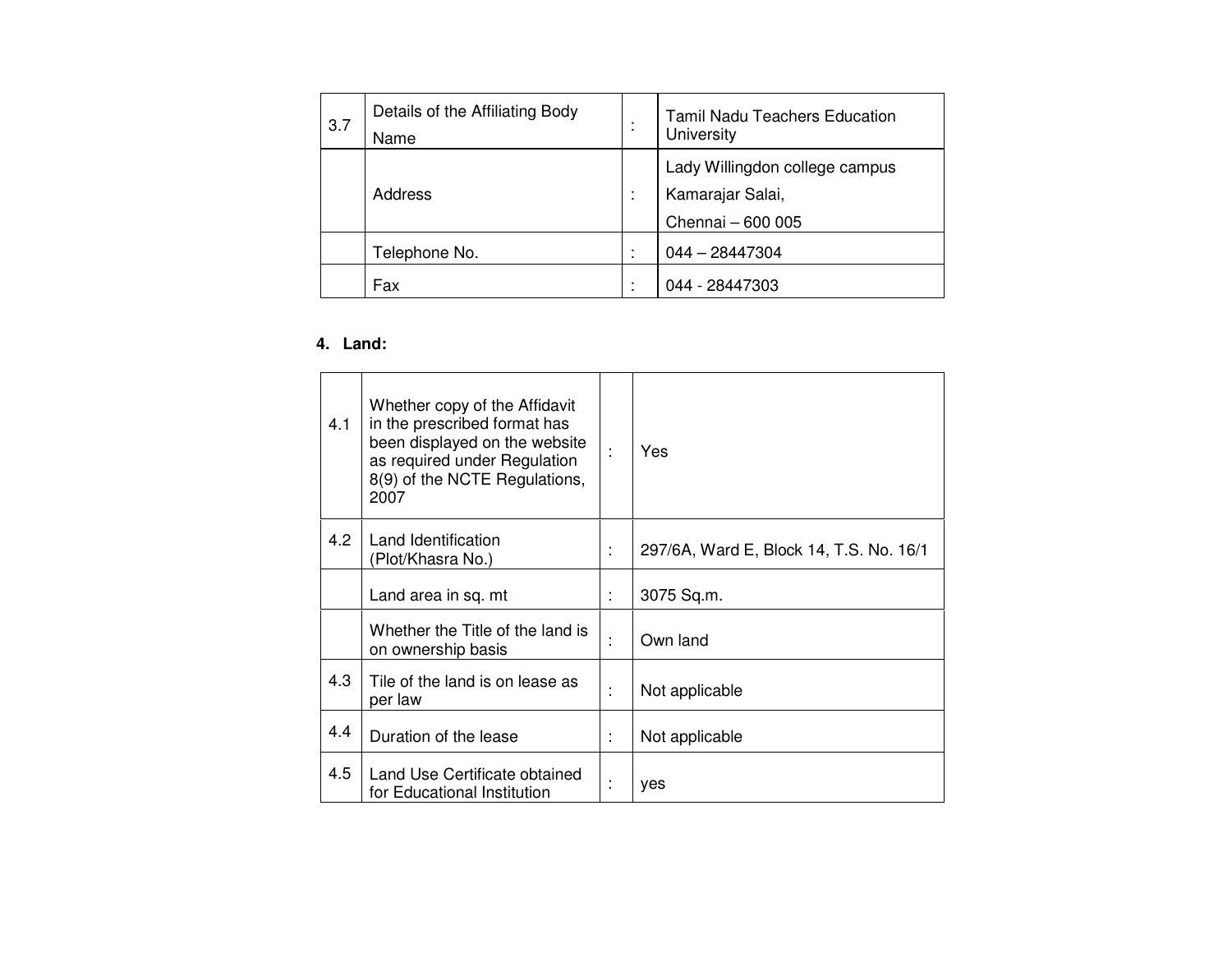## **5. Manpower (Photographs of Teaching Faculty should be displayed)**

| 5.1 | Details of appointed teaching<br>staff (Date of birth,<br>Qualification, Professional<br>Qualification, and other relevant<br>information) | List given in the annexure $-1$ |
|-----|--------------------------------------------------------------------------------------------------------------------------------------------|---------------------------------|
| 5.2 | Details of appointed non-<br>teaching staff                                                                                                | List given in the annexure - 1  |

#### **6. Building**

| 6.1 | Construction of the building is<br>complete | $\mathbf{r}$      | Yes             |
|-----|---------------------------------------------|-------------------|-----------------|
| 6.2 | Building is yet to be<br>constructed        | $\mathbf{r}$      | No.             |
| 6.3 | Building is fire safety-proof               | ×                 | Yes             |
| 6.4 | Building is disabled friendly               | $\mathbf{r}$      | Yes             |
| 6.5 | Common room for boys / girls<br>available   |                   | Yes             |
| 6.6 | Date of completion of the<br>building       | ٠<br>$\mathbf{r}$ | 1990            |
| 6.7 | Covered area in sq.mt.                      | $\mathbf{r}$      | 1,535.78 Sq. m. |
| 6.8 | Number of class rooms                       |                   | 10              |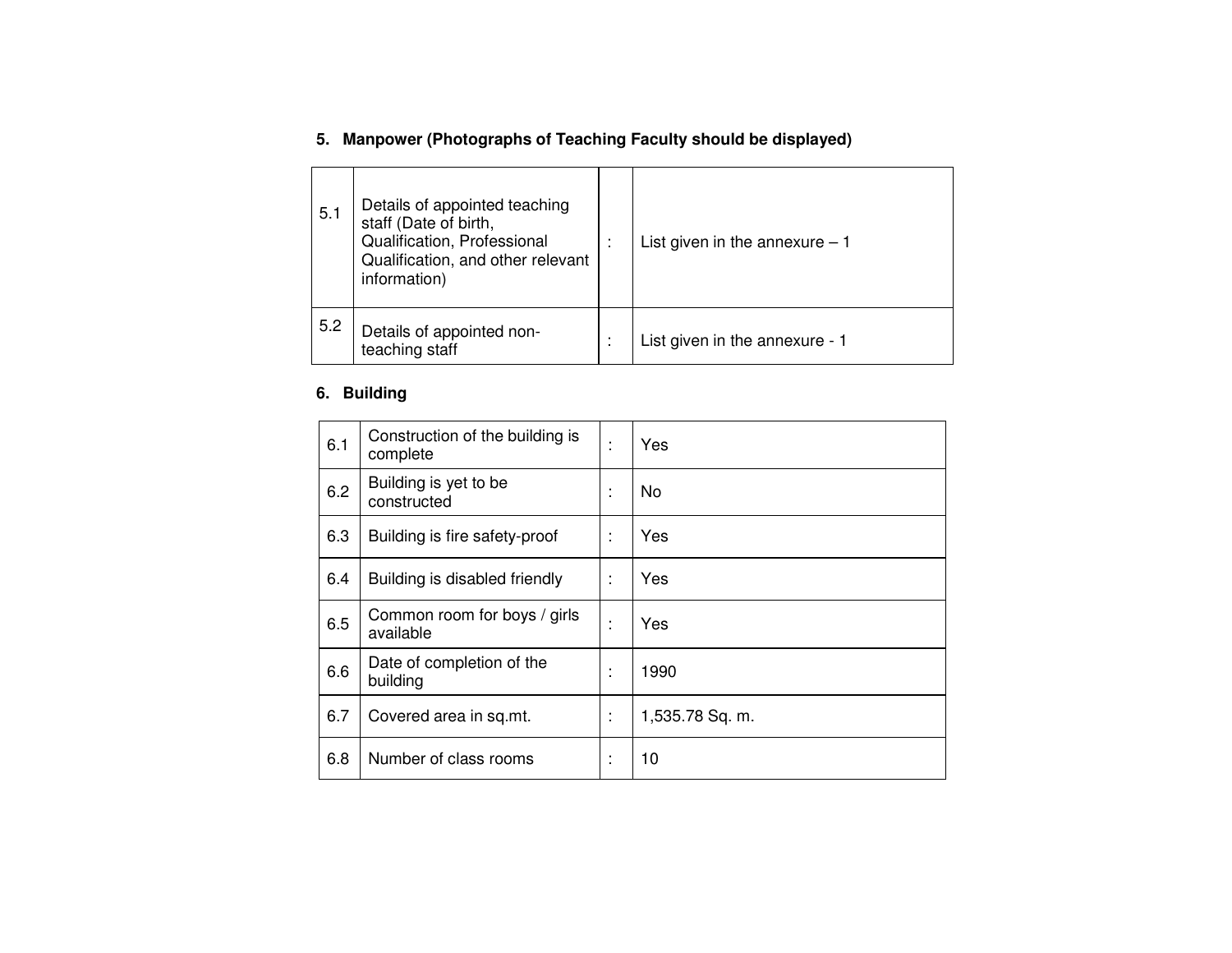## **7. Library**

| 7.1 | The Library has separate<br>reference section / journals<br>section and reading room | Yes     |
|-----|--------------------------------------------------------------------------------------|---------|
| 7.2 | Number of books in the library                                                       | 2514    |
| 7.3 | Total number of educational<br>Journals / periodicals being<br>subscribed            | $9 + 4$ |
| 7.4 | Number of encyclopedias<br>available in the library                                  | 28      |
| 7.5 | Number of books available in<br>the reference section of the<br>library              | 154     |
| 7.6 | Seating capacity of the<br>reading room of the library                               | 50      |

#### **8. Instructional Facilities**

| 8.1 | Details of laboratories<br>available (pl. attach annexure) | ٠ | List given in the annexure - 2 |
|-----|------------------------------------------------------------|---|--------------------------------|
| 8.2 | Arrangement made for practice<br>teaching                  |   | Yes                            |
| 8.3 | Number and name of school(s)<br>for practice teaching      |   | List given in the annexure - 3 |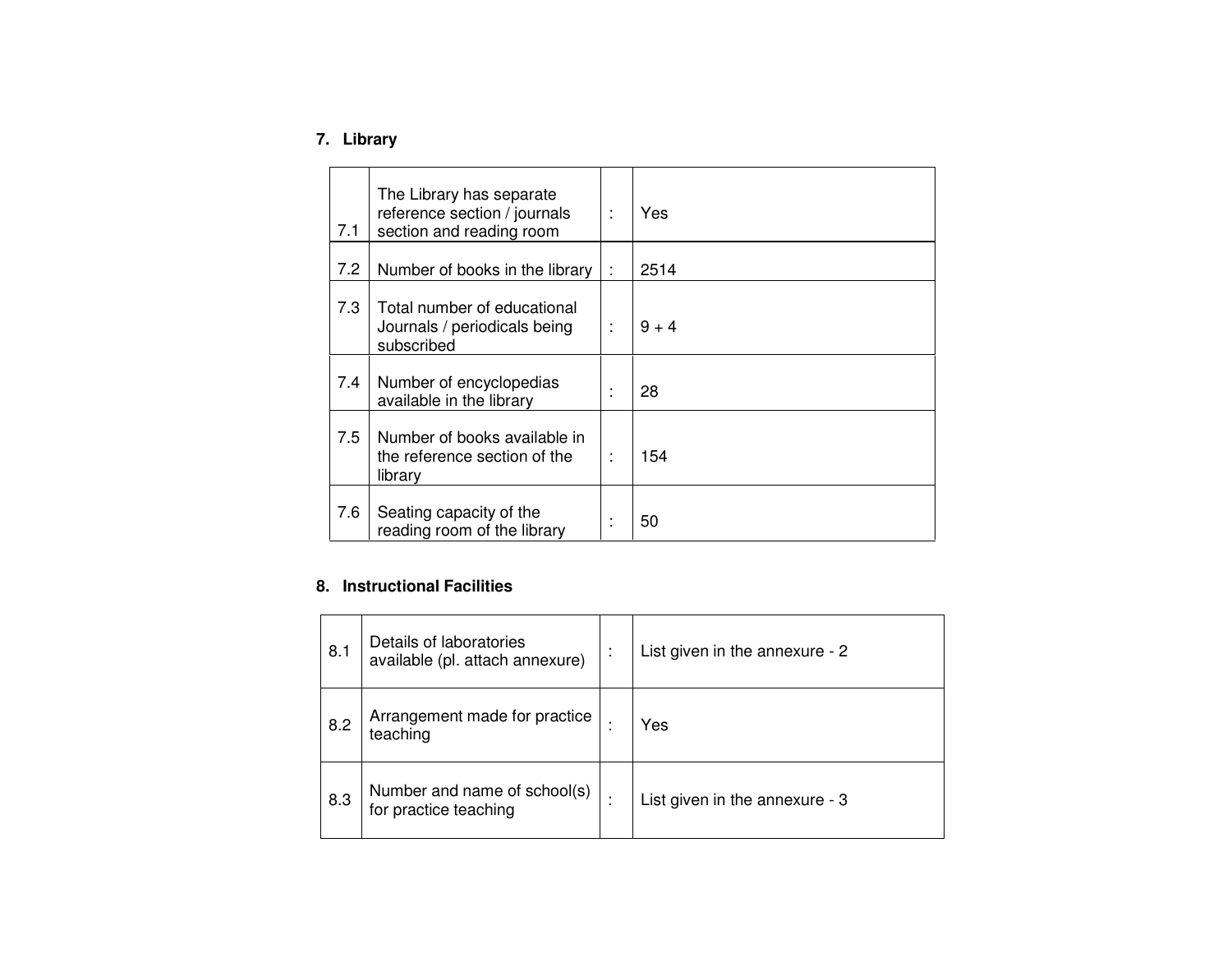#### **9. Facilities for games and Sports:**

| 9.1 | Own playground                                        | ٠<br>×.           | <b>No</b>         |
|-----|-------------------------------------------------------|-------------------|-------------------|
| 9.2 | Playground of another institution<br>on sharing basis | ٠                 | Yes               |
| 9.3 | Gymnasium / Multipurpose hall                         | ÷                 | Multipurpose hall |
| 9.4 | Facilities for gymnasium                              | ٠                 | No                |
| 9.5 | <b>Facilities for athletics</b>                       | ٠<br>$\mathbf{r}$ | <b>No</b>         |
| 9.6 | <b>Facilities for Indoor Games</b>                    | ٠                 | Yes               |
| 9.7 | <b>Facilities for Outdoor Games</b>                   |                   | Yes               |

### **10. Other facilities available :**

| 10.1 | Canteen facilities available or not | - 1 | Yes |
|------|-------------------------------------|-----|-----|
| 10.2 | Medical facilities available or not | ٠   | Yes |
| 10.3 | Hostel facilities available or not  | ٠   | No  |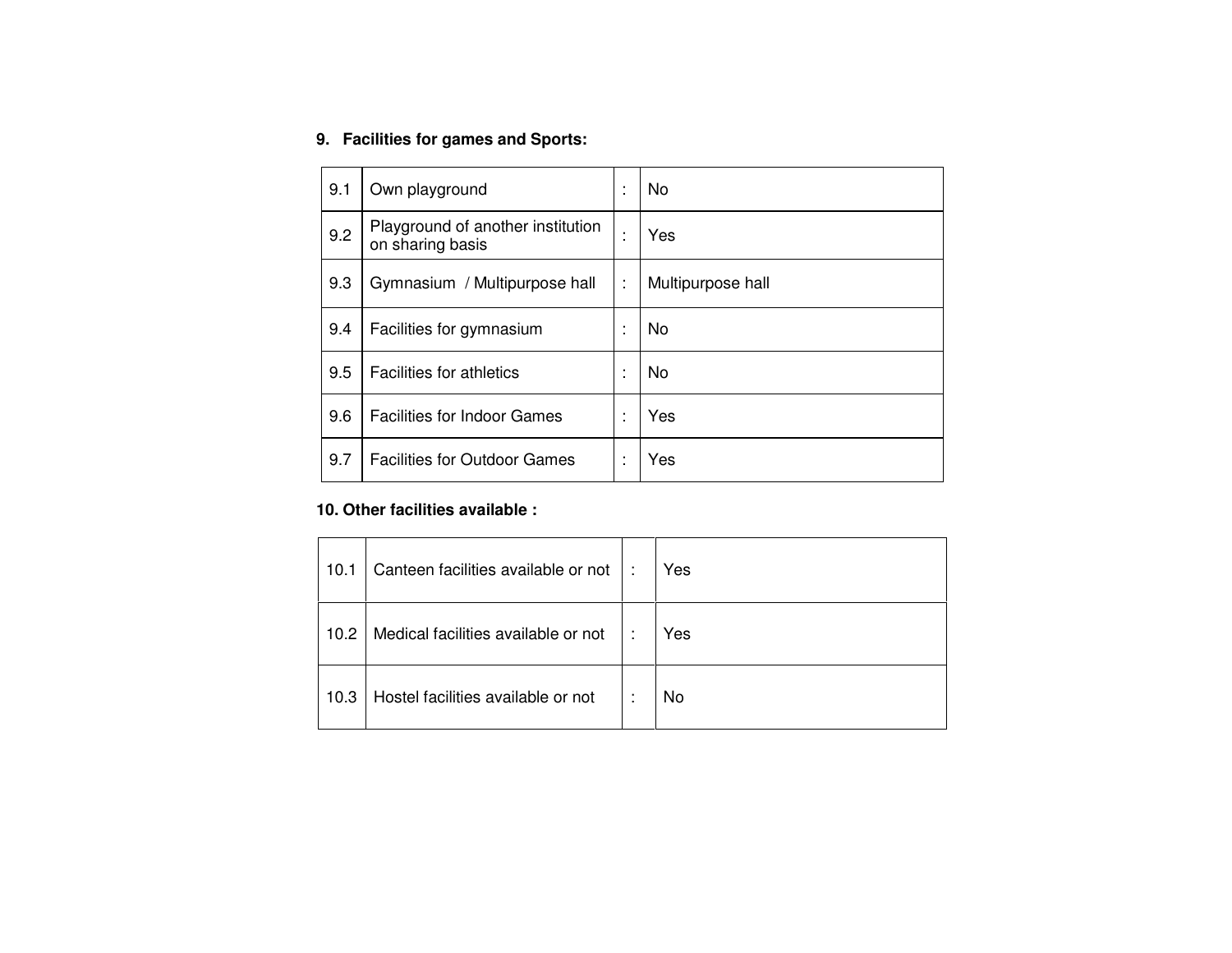

### **ARASAN GANESAN COLLEGE OF PRECEPTORS, SIVAKASI**

**2010 – 2011** 

#### **TEACHING STAFF LIST**

| S.<br>No.    | Name of the Staff  | Designation                       | Date of<br><b>Birth</b> | Qualification                                         | Address for<br>communication                                                                    | Phone<br>Number  | Photo |
|--------------|--------------------|-----------------------------------|-------------------------|-------------------------------------------------------|-------------------------------------------------------------------------------------------------|------------------|-------|
| $\mathbf{1}$ | Dr. C. Jayakumar   | Principal                         | 13.05.1959              | M.A., M.Ed.<br>M.Phil., Ph.D.                         | 18 Chairman A Shanmugam<br>Road, Sivakasi - 626 123                                             | $04562 - 220117$ |       |
| 2.           | Mr. A.P.SELVAKUMAR | Lecturer in Physical<br>Science   | 28.05.1973              | M.Sc.,<br>M.Phil(Che.).,<br>M.Ed., M.Phil<br>(Edn.)   | 35 A / 6 New Church Street<br>Rajapalayam - 626 117                                             | 90438 38238      |       |
| 3.           | Mrs. M.GOMA        | Lecturer in Tamil                 | 01.05.1974              | M.A., M.Phil.,<br>M.Ed.,<br>M.A(Ling.)<br>P.G.D.C.A., | 3, V.M. Pillai Street,<br>Mamsapuram (Post),<br>Srivilliputhur (T.K),<br>Virudhunagar - 626 110 | 99528 36830      |       |
| 4.           | Mr. S.BALAMURUGAN  | Lecturer in English               | 15.04.1984              | M.A., M.Ed.,                                          | 154/1, Malayian kulam,<br>Kuruvikulam (Via),<br>Sankarankovil (T.K)<br>Tirunelveli - 627754     | 97895 32340      |       |
| 5.           | Mr. G.PANDIAN      | Lecturer in<br><b>Mathematics</b> | 15.09.1983              | M.Sc., M.Ed.,                                         | M.Keelapatti,<br>Nadumuthalikulam (Post),<br>Usilampatti (T.K),<br>Madurai - 625 514            | 99526 45173      |       |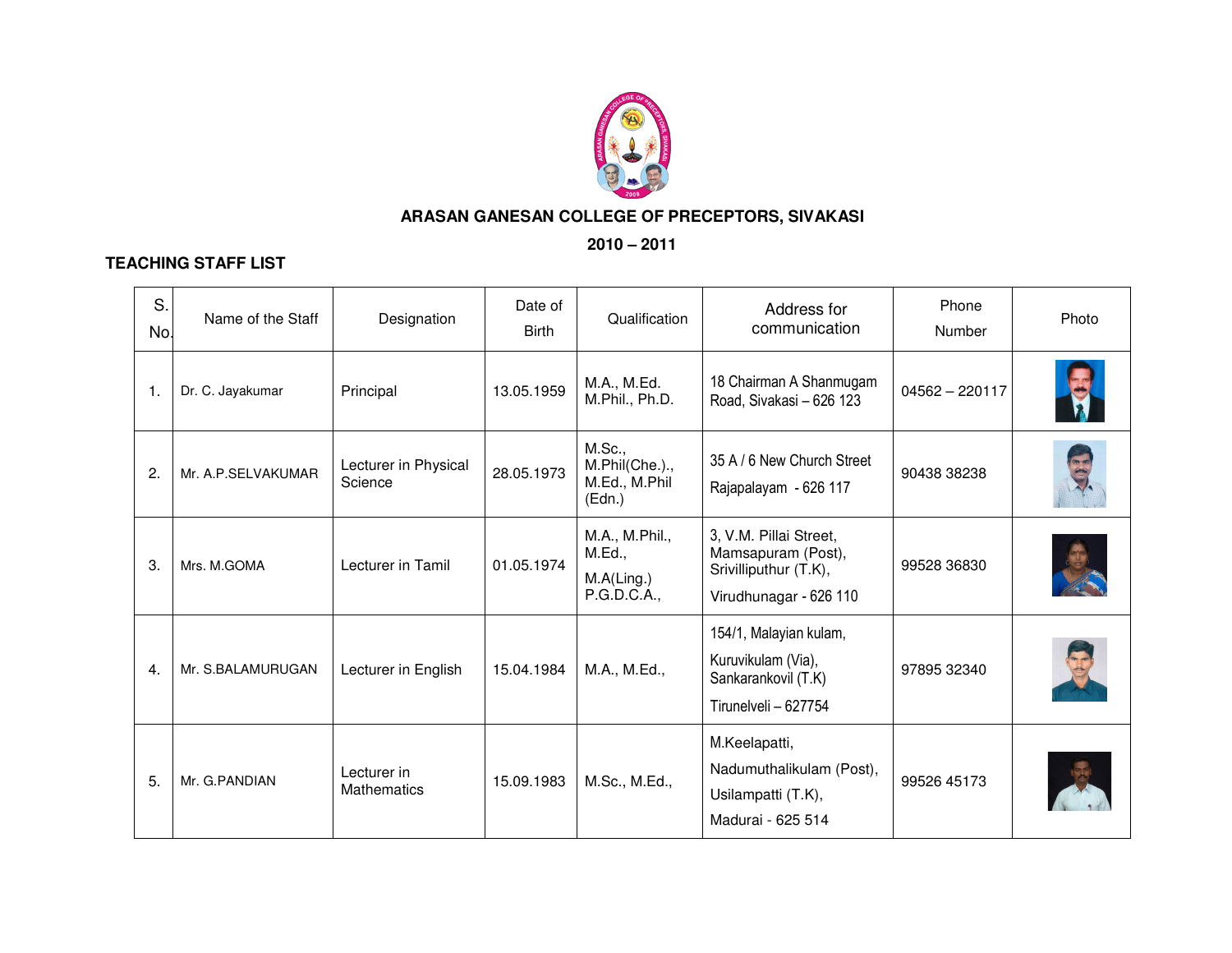| 6.              | Mr. A.S.KANNAN      | Lecturer in Biological<br>Science  | 02.05.1978 | M.Sc., M.Ed.,<br>M.Phil (Edn.) | 4/142, South Anaikuttam,<br>Vetrilaiurani (Post),<br>Thailpatti (Via),<br>Sivakasi - 626128,        | 98426 13665 |  |
|-----------------|---------------------|------------------------------------|------------|--------------------------------|-----------------------------------------------------------------------------------------------------|-------------|--|
| 7.              | Mr. K.MANIMARAN     | Lecturer in History                | 12.05.1984 | M.A., M.Ed.,                   | 5-16-36 M.S.R.Colony,<br>Muttharaiyar Nagar Near,<br>Palayampatti (Post),<br>Aruppukottai - 626 112 | 99762 42284 |  |
| 8.              | Mr. C.SIVAKUMAR     | Lecturer in Commerce 26.05.1984    |            | M.Com., M.Ed.,                 | 1/109, Thevarkulam,<br>S.N.Puram (Post),<br>Thiruthangal (via),<br>Viruthunagar - 626 124           | 96262 32827 |  |
| 9.              | Mr. V.BALAMURUGAN   | Lecturer in Computer<br>Science    | 25.04.1984 | M.Sc., (I.T), M.Ed.            | 1/135, East street,<br>Enjar & (Post)<br>Sivakasi - 626 124                                         | 99432 83404 |  |
| 10 <sub>1</sub> | Ms. J.D.REXLINE     | Lecturer in Education   22.06.1984 |            | M.Sc(Mat)., M.Ed.              | 4/391, Sokkanathanputhur<br>(Post),<br>Seithur (Via),<br>Virudhunagar - 626 121                     | 97917 27631 |  |
| 11.1            | Mr. T.RANJITH KUMAR | Lecturer in Education   26.04.1981 |            | M.Sc(Phy.).<br>M.Ed.,          | 87 N/5 Azad Nagar,<br>Courtallam Road,<br>Gandhi Nagar Post,<br>Tirunelveli - 627008.               | 98656 79855 |  |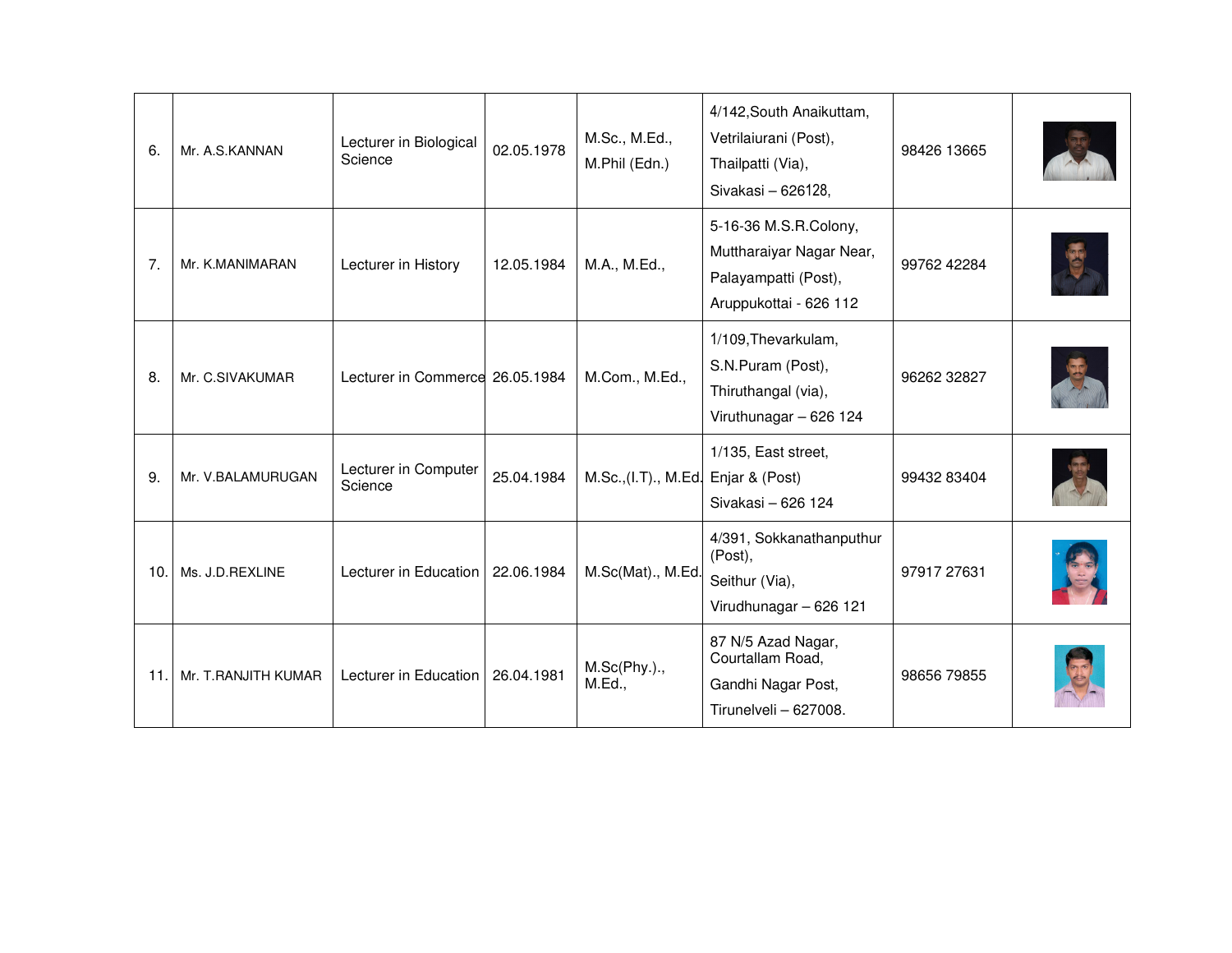| S.<br>No. | Name & Designation | Designation             | Date of Birth | Qualification     | Address for<br>Communication                                           | <b>Phone Number</b> | Photo |
|-----------|--------------------|-------------------------|---------------|-------------------|------------------------------------------------------------------------|---------------------|-------|
| 1.        | Ms. A.MEENAKUMARI  | Librarian               | 30.01.1964    | M.Com., M.L.ISc., | 1249, Gnanagiri Road,<br>Sivakasi - 626 123.                           | 04562 223221        |       |
| 2.        | Mr. T.RAJASEKAR    | Lab Assistant           | 14.05.1990    | B.Sc., (C.S.)     | 4/445, West Street,<br>Perapatti,<br>Sivakasi - 626 189                | 99444 96464         |       |
| 3.        | Ms. V.UMAMAHESWARI | Accountant              | 16.05.1989    | B.Com., H.D.C.A., | 2/1883 A, P.S.R. Nagar,<br>Sithurajapuram Road,<br>Sivakasi - 626 123. | 88706 22720         |       |
| 4.        | Mr. R.PONRAJ       | <b>Office Assistant</b> | 03.06.1975    | S.S.L.C., D.C.A., | 12G, Mandala Nadar<br>Compound,<br>Thiruthangal - 626 130              | 90034 11317         |       |

### **NON – TEACHING STAFF LIST 2010 – 2011**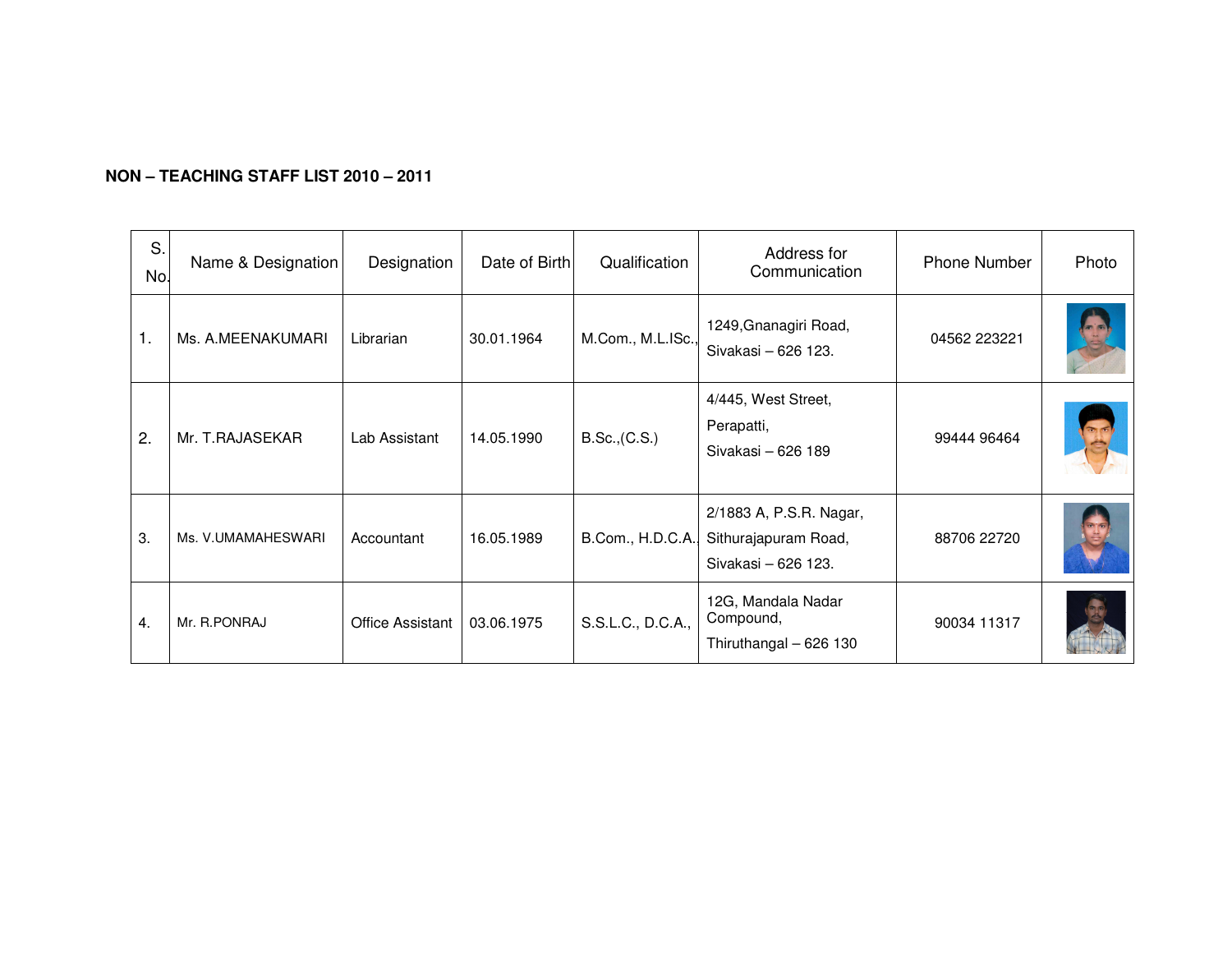## **Scavenger and Security**

|    | Mr. M.PITCHAIKANI   | Scavenger | 08.04.1956 | $5th$ Std. | 228, Malaiadipatti,<br>Rajapalayam - 626 117                | 97897 14661 |
|----|---------------------|-----------|------------|------------|-------------------------------------------------------------|-------------|
| ۷. | Mr. D.SANKARALINGAM | Security  | 04.05.1962 | S.S.L.C.   | Veerammal Compound,<br>Annupangulam,<br>Sivakasi - 626 189. | 99435 52411 |
| 3. | Mr. S.K. PONNUSAMY  | Security  | 04.05.1959 | S.S.L.C.   | Raja Nagar,<br>Enjar Vilagu,<br>Sivakasi - 626 124          | --          |

#### **Books for Reading and CD psychology lab:**

| S.<br>No. | Name of the book                          | Quantity |
|-----------|-------------------------------------------|----------|
| 1.        | Verbal test of intelligence-Jalota        |          |
| 2.        | Non verbal group intelligence-Imti Sungba |          |
| 3.        | Projective test TAT                       |          |
| 4.        | Psychological experiments & test          |          |
| 5.        | <b>OHP transparencies : Teaching Aids</b> |          |
| 6.        | CD - Educational Technology               |          |
| 7.        | CD – Psychological Test & Apparatus       |          |
| 8.        | <b>Work Books</b>                         | 3        |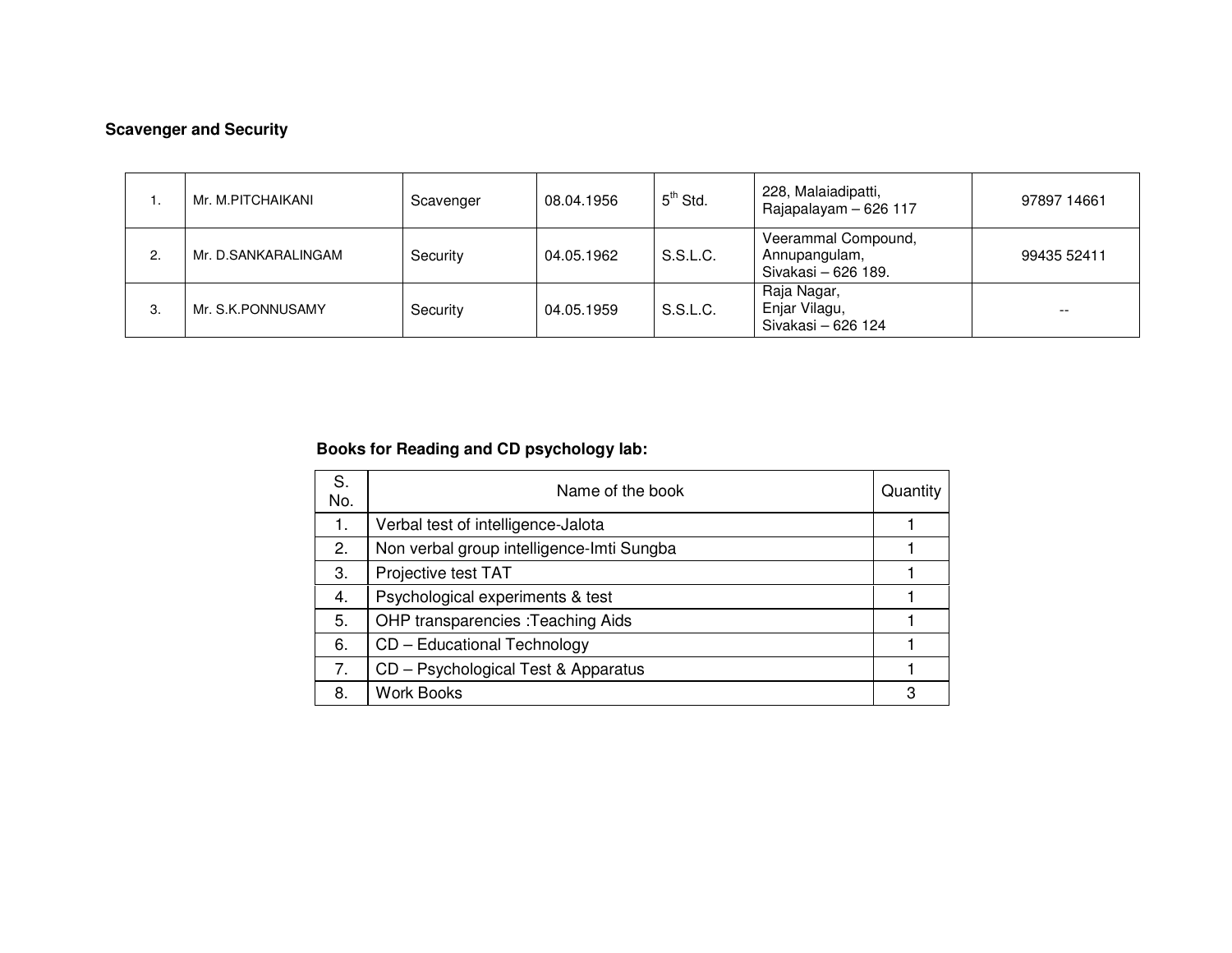#### **Printed materials for psychology lab:**

| S.<br>No. | Name of the book                                       | Quantity |
|-----------|--------------------------------------------------------|----------|
| 1.        | Directed observation board with single photo           |          |
| 2.        | Mental fatigue sheet                                   | 1 set    |
| 3.        | Concept formation cards                                | 1set     |
| 4.        | Recall & recognition's cards                           | 1set     |
| 5.        | Multi phasic questionnaire                             | 1set     |
| 6.        | Hand book for the children's personality questionnaire |          |
| 7.        | Koch's block design test                               |          |

#### **Psychology Apparatus:**

| S.<br>No.      | Name of the book                                                                         | Quantity |
|----------------|------------------------------------------------------------------------------------------|----------|
| 1.             | Performance test of intelligence bhatias battery performance test                        |          |
| 2.             | Tatchitoscope                                                                            |          |
| 3.             | Habit interference board                                                                 |          |
| 4.             | Mirror drawing electrical with manual                                                    |          |
| 5.             | Span of attention with cards                                                             |          |
| 6.             | Horizontal Ivertical illusion board                                                      |          |
| 7 <sub>1</sub> | Size wt illusion box                                                                     |          |
| 8.             | Restriction of moment on learning apparatus printed stars.                               |          |
| 9.             | Random & systematic learning apparatus with brass screw heads<br>electrical with counter |          |
| 10.            | Division of attention board with counter                                                 |          |
| 11.            | Yerks multiple choice                                                                    |          |
| 12.            | Muscular Fatigue steadiness with reset counter                                           |          |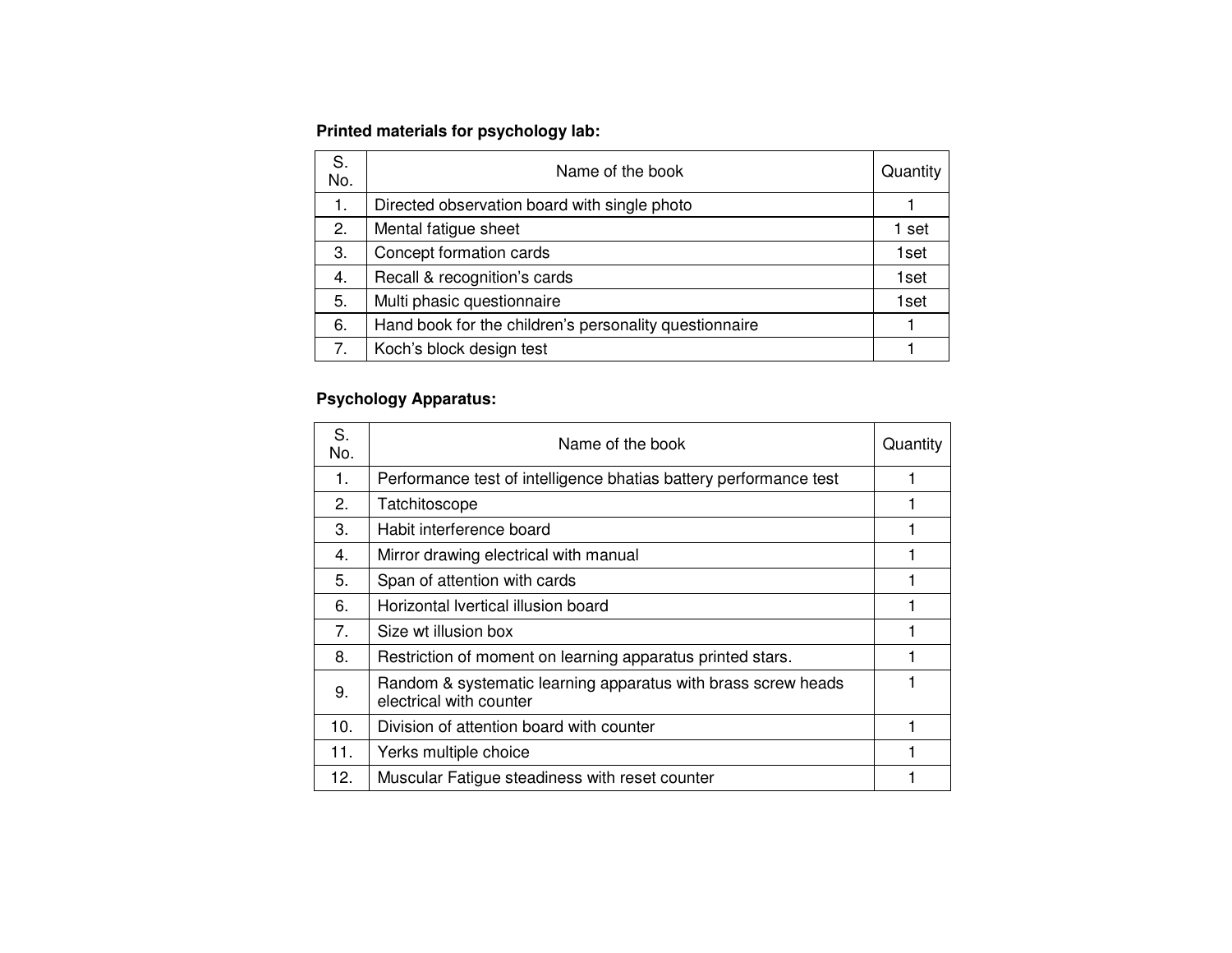#### **Physics Lab**

| Name of the Equipment           | Quantity |
|---------------------------------|----------|
| Weight box                      | 1        |
| Stop clock                      | 1        |
| Voltmeter                       | 4        |
| Ammeter, Microammeter, Miliamps | 6        |
| Rheostat                        | 2        |
| <b>Joules Calorimeter</b>       | 1        |
| Concave lens / Convex lens      | 2        |
| Meter scale 2"                  | 1        |
| <b>Tuning Fork Blue Steel</b>   | 1        |
| Bar Magnets 2"                  | 1        |
| Bar Magnets 3"                  | 1        |
| Electro Magneto meter           | 1        |
| <b>Magnetic Compass Needle</b>  | 1        |
| Compass Box with stand          | 1        |
| <b>Tangent Galvanometer</b>     | 1        |
| Vernier Caliper I ME            | 1        |
| Screw Gauge 1 ME                | 1        |
| Weighing Balance (Rough)        | 1        |
| Pulleys Single, Double, Triple  | 3        |
| Sound wave apparatus            | 1        |
| Magnifying Glass 3"             | 1        |
| Meter scale $\frac{1}{2}$ "     | 1        |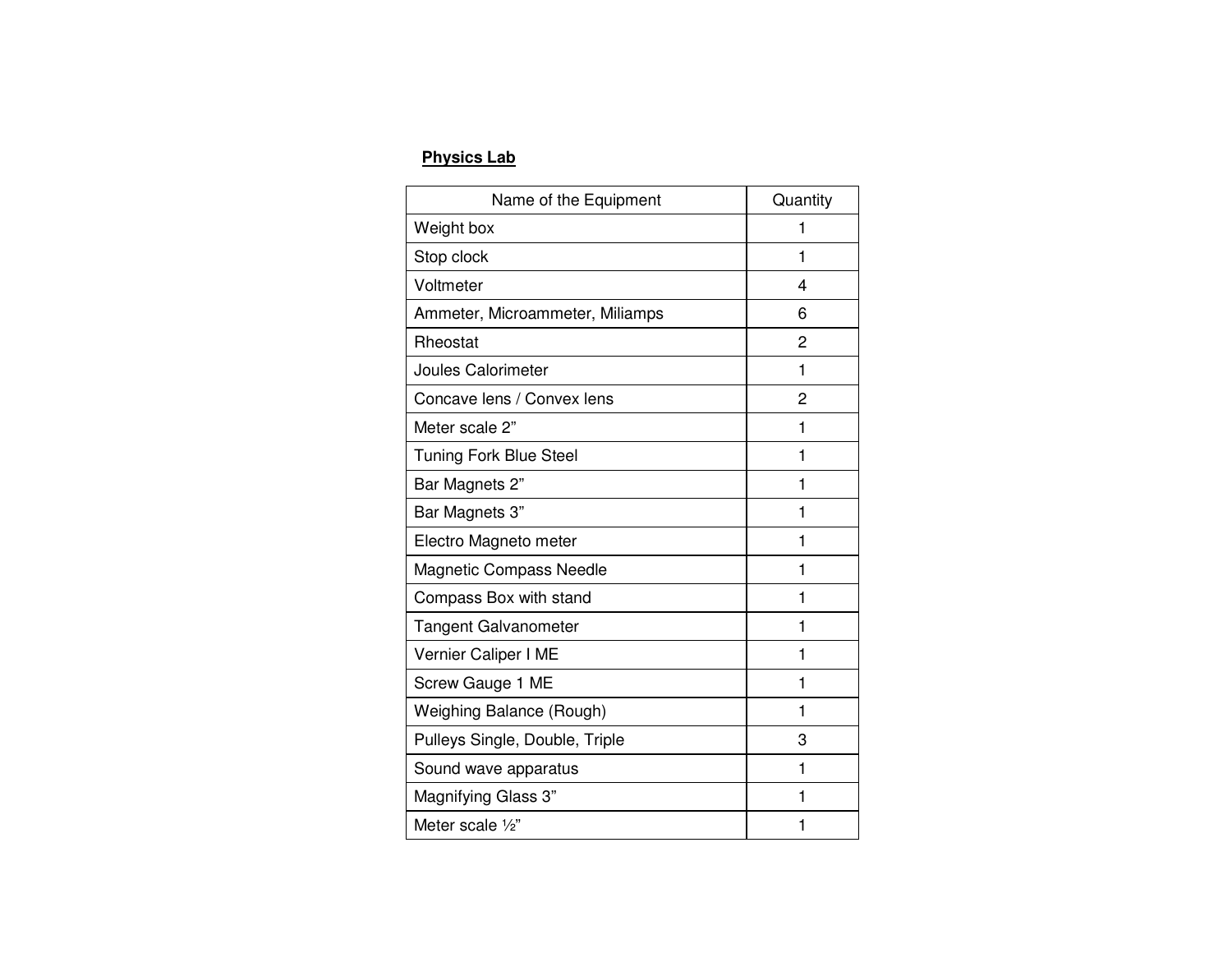| Galvano meter                     | 1 |
|-----------------------------------|---|
| Potentio meter                    | 2 |
| Spectro meter                     | 1 |
| Spectro meter Prism               | 1 |
| Simple pendulum set               | 1 |
| Plane mirror stripes              | 1 |
| Physical balance                  | 1 |
| Overflow jar G.I sheet            | 2 |
| Lechlanche cell complete set      | 1 |
| Steam boiler 1 lit.cap.copper     | 1 |
| Copper calorimeter 3 x 2"         | 1 |
| Water bath 6" copper              | 1 |
| Plug key single                   | 1 |
| Half meter scale wooden           | 5 |
| 1 meter scale wooden              | 4 |
| Thermometer 0-360 x 1 c Deluxe    | 1 |
| Spirit level brass 2"             | 1 |
| Battery eliminator -2 -12v/2 amps | 1 |
| Resistance coil - 1 ohm           | 1 |
| Resistance coil - 5 ohms          | 1 |
| Resistance coil -10 ohms          | 1 |
| Electric bell demonstration       | 1 |
| Newton's colour disc              | 1 |
| Vernier caliper Iron cp           | 4 |
| Screw gauge 15mm x 1mm pitch iron | 4 |
| Ring and ball expt.               | 1 |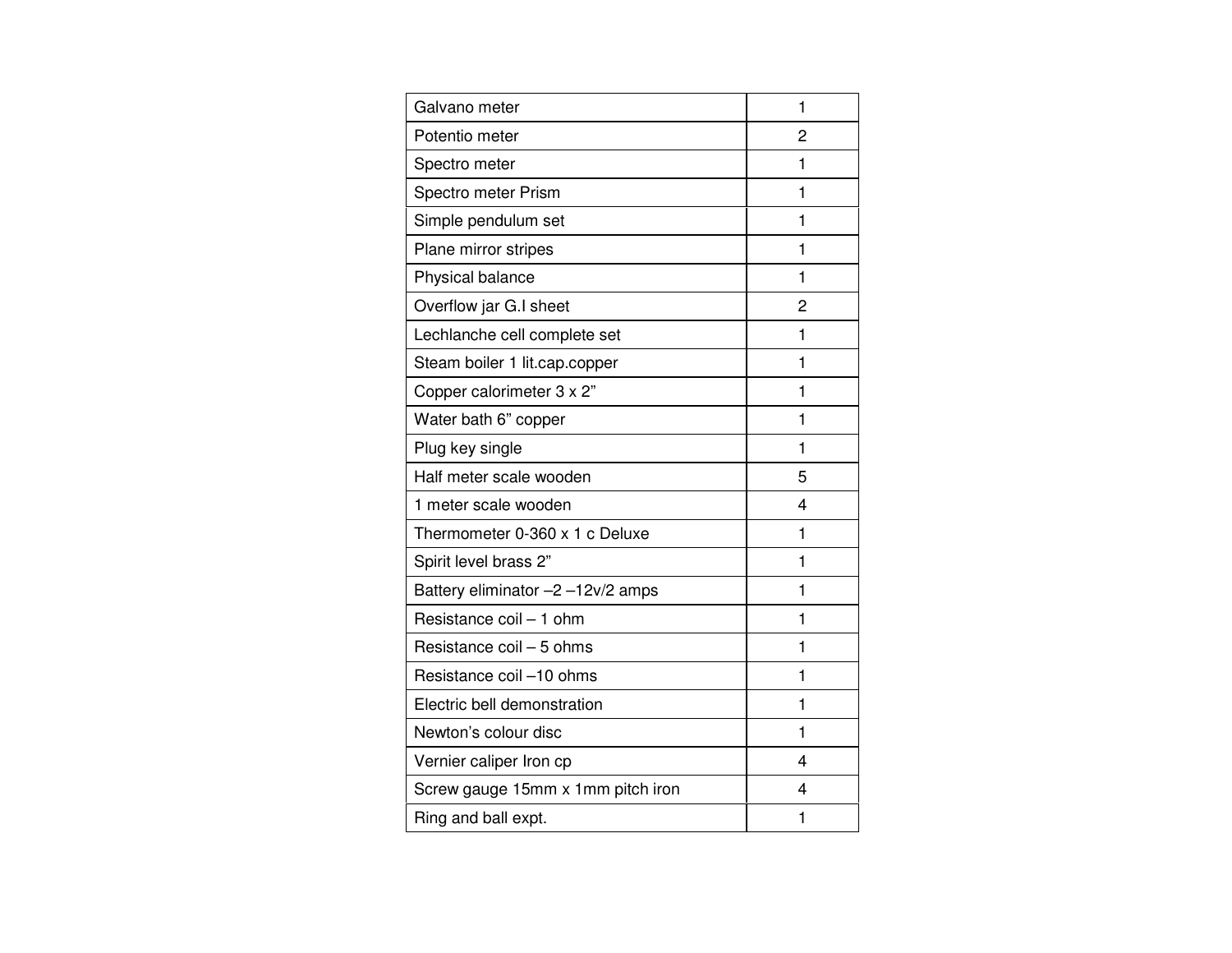| Lamp house wooden    |  |
|----------------------|--|
| Spring balance       |  |
| Pascal law apparatus |  |

## **Chemistry Lab**

| Particulars          | Quantity |
|----------------------|----------|
| China dish           | 1        |
| Pestle and mortar    | 1        |
| Beaker borsil 100 ml | 1        |
| Beaker 150 ml        | 1        |
| Glass tube           | 5        |
| Glass rod            | 5        |
| Boiling test tube    | 5        |
| Plastic funnel       | 3        |
| <b>Acid filler</b>   | 1        |
| Pipette 20 ml        | 5        |
| Conical flask 250 ml | 5        |
| Measuring jar        | 1        |
| Test tube brush      | 5        |
| Test tube holder     | 5        |
| Spatula              | 5        |
| Rubber tube          | 5        |
| <b>Tripod stand</b>  | 5        |
| Wire gauze           | 5        |
| Ammonium chloride    | 500gms   |
| Ammonium nitrate     | 500gms   |
| Ammonium sulphate    | 500gms   |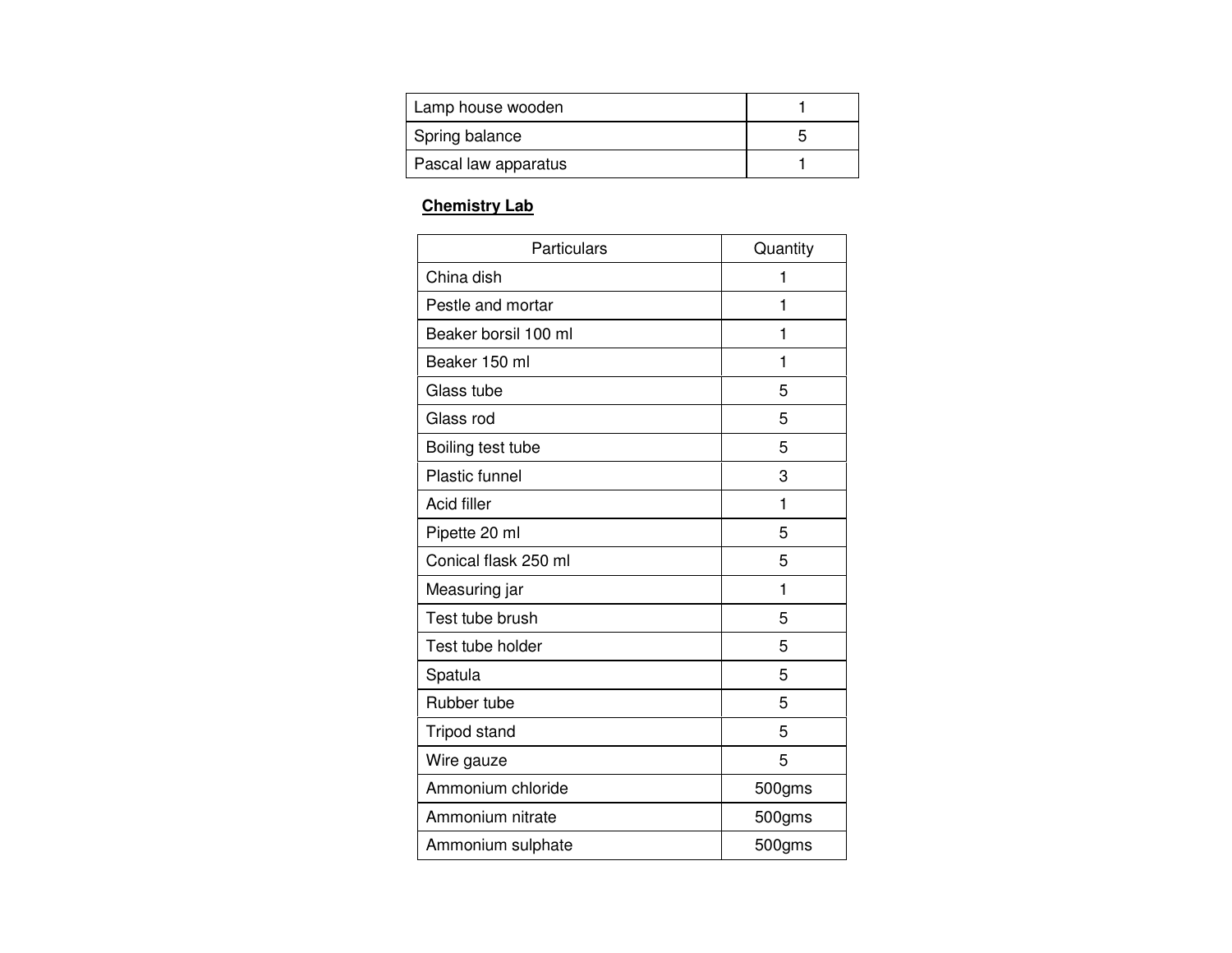| Calcium chloride           | 500gms |
|----------------------------|--------|
| Sulphuric acid             | 500ml  |
| Copper sulphate            | 500gms |
| Copper tunings             | 100gms |
| Ferrous sulphate           | 500gms |
| Filter paper               | Pkt    |
| lodine solution            | 500 ml |
| Iron fillings              | 500gms |
| Lead nitrate               | 500gms |
| Litmus paper               | 1 pkt  |
| Magnesium chloride         | 500gms |
| Magnesium sulphate         | 500gms |
| Magnesium dioxide          | 250gms |
| Methyl orange              | 125ml  |
| Nitric acid                | 500ml  |
| Pottassium dichromate      | 500gms |
| Potassium lodide           | 100gms |
| Pottassium permanganate    | 500gms |
| Pottassium Hydroxide       | 500gms |
| Sodium chloride            | 500gms |
| Zinc corbonate             | 500gms |
| Beaker 250ml               | 1      |
| Test tube stand            | 5      |
| Test tube 15x125mm         | 100    |
| Boiling test tube 25x150mm | 50     |
| Test tube holder iron cp   | 50     |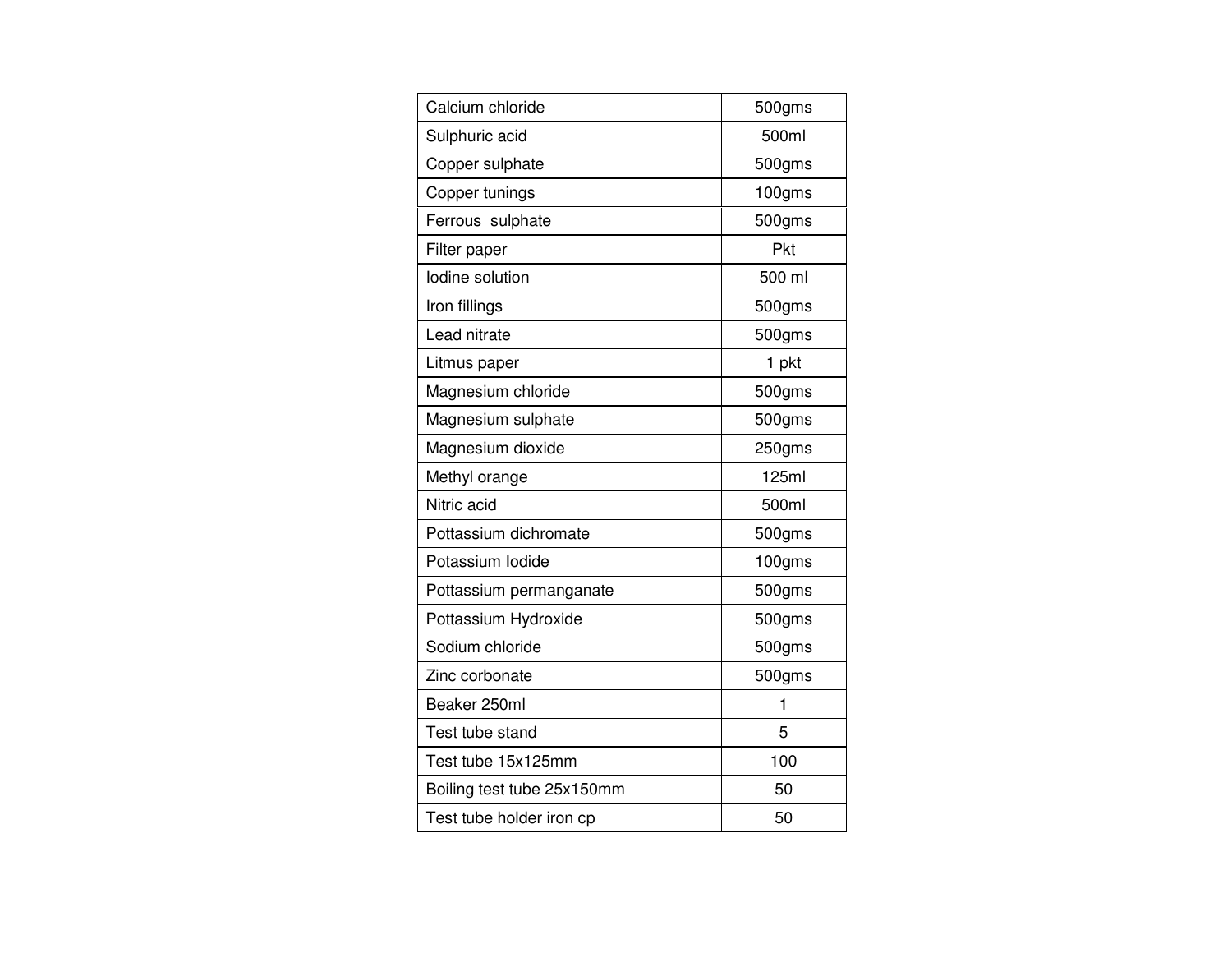| Measuring jar 250ml glass       | 6      |
|---------------------------------|--------|
| Measuring jar 1001ml glass      | 1      |
| Conical flask 250 ml bg         | 10     |
| Wash bottle 500 ml poly lab     | 20     |
| Funnel 4" poly lab              | 20     |
| Litmus paper blue               | 2 pkts |
| Litmus paper red                | 2 pkts |
| Spatula 6" s.s                  | 6      |
| China disk 3"                   | 4      |
| N.M. Reagent bottle 125ml glass | 15     |
| Watch glass 2" dia              | 50     |
| Watch glass 3" dia              | 50     |
| Burette 50 ml                   | 5      |

# **Biology lab**

| Name of the Equipment   | Quantity         |
|-------------------------|------------------|
| Human eye               |                  |
| Human urinary system    |                  |
| Heart / Brain for Human | 2                |
| Forceps ss              | 2                |
| Compound microscope     |                  |
| Hand lens               |                  |
| Dissection microscope   |                  |
| Microscope plain slide  | 1 <sub>pkt</sub> |
| Cover glass             | 1pkt             |
| Watch glass             |                  |
| Dissection board        |                  |
| Dissection tray         |                  |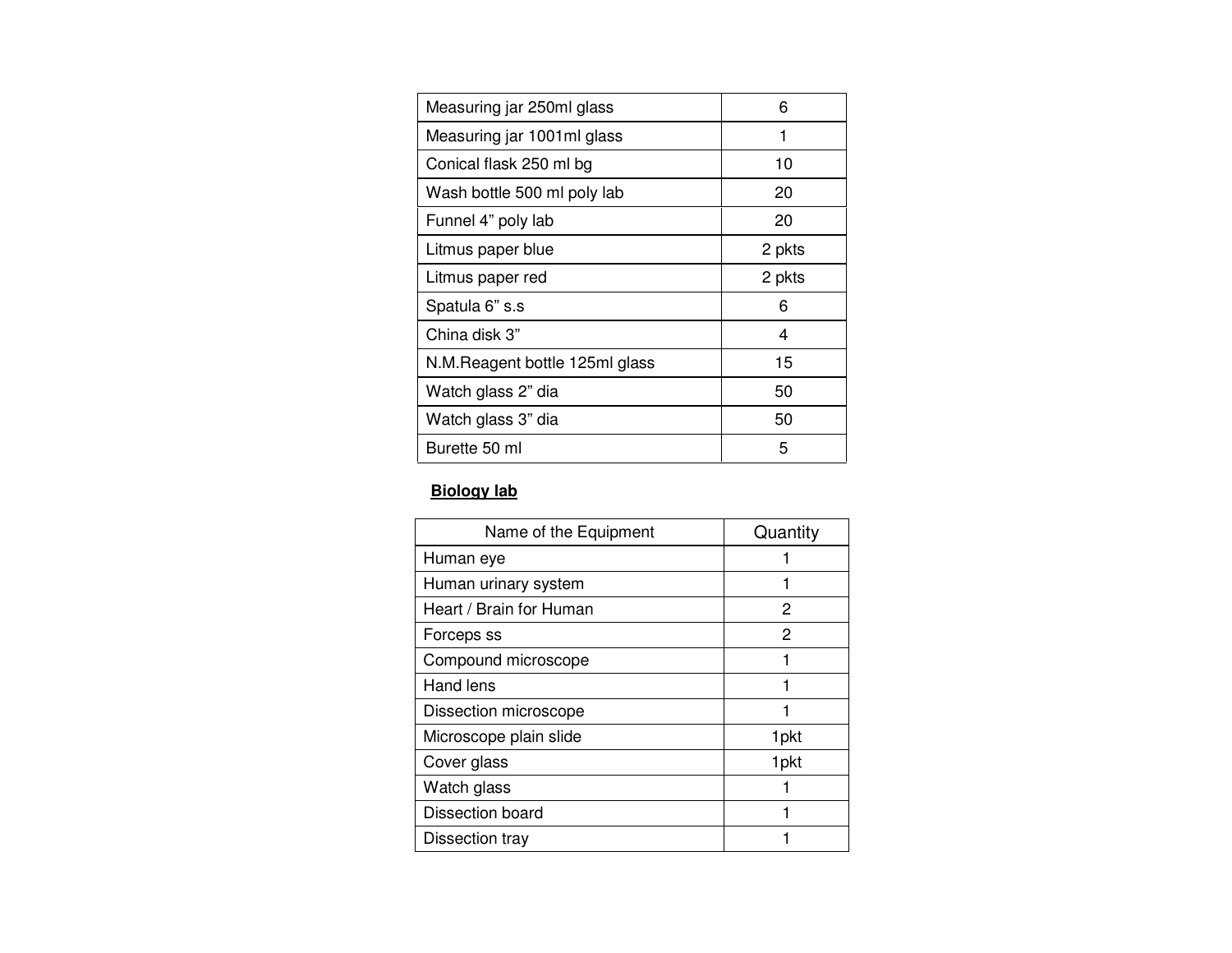| Dissection box                  | 1      |
|---------------------------------|--------|
| Reagent bottle N/M and W/M      | 2      |
| Conical flask 250 ml            | 1      |
| Conical flask 500 ml            | 1      |
| Beaker 100 ml                   | 1      |
| Beaker 250 ml                   | 1      |
| Beaker 500 ml                   | 1      |
| Test tube                       | 1      |
| Test tube stand plastic         | 1      |
| Test tube holder                |        |
| Round bottom flask with cork    | 1 set  |
| Glass rod                       | 1      |
| Spirit lamp glass               | 1      |
| Glycerin                        | 500 ml |
| Surgical spirit                 | 400 ml |
| Litmus sol                      | 125 ml |
| Copper sulphate                 | 500 gm |
| lodine solution                 | 500 ml |
| Common specimens                | 5      |
| Common slide                    | 10     |
| Human skeleton fibre with stand | 1      |
| Micro slides 50 pcs in a pkt    | 1      |
| Cover slip square blue star     | 1 pkt  |
| Chloroform LR-500 ml            | 1      |
| Lever Auxno meter big size      | 1      |
| Ganong's light screen           | 1      |
| RNA model                       | 1      |
| DNA model                       | 1      |
| Plant cell                      | 1      |
| Animal cell                     | 1      |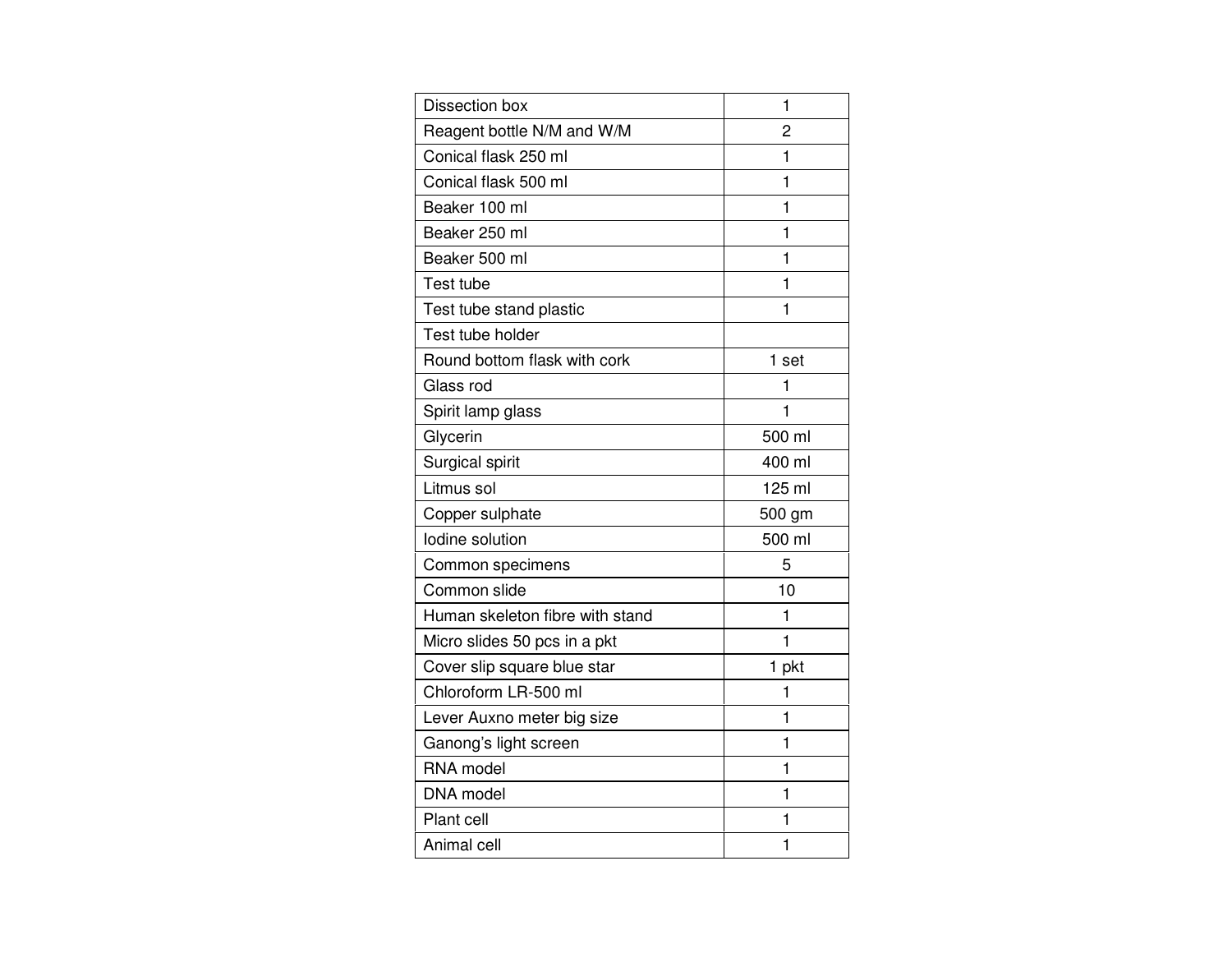| Respiratory system model            | 1              |
|-------------------------------------|----------------|
| L.H. Specimens.                     | 5              |
| Inclined Microscope Alco            | 1              |
| Centrifugel Tube Model C-854/4 Remi | 1              |
| Incubator 355x355x355 INA-2(GM)     | 1              |
| Blood cell Counter (5Keys) (GW)     | $\overline{2}$ |
| Posture pipette with Teate          | 24             |
| Centrifuge tube glass               | 6              |
| Cupling jar glass Vertical          | 2              |
| Dropping Bottle Glass 60ml          | 4              |
| Cabilary tube                       | 2              |
| Slide Box MMC-1                     | 3              |
| Cover Slip Blue Star (GW)           | 3              |
| Filter Paper 9 cm Dr. Watt          | 2              |
| Test Tube Brush Big                 | 4              |
| Test Tube Stand 31h Big Poly        | $\overline{2}$ |
| Test Tube Stand 12 H Big p          | 2              |
| Slide Camera 100 Slides             | 2              |
| Pipette GR 10 ml                    | 6              |
| Pipette GR 5 ml                     | 6              |
| Pipette GR 2 ml                     | 6              |
| Pipette GR 1 ml                     | 6              |
| Pipette GR 0.1 ml                   | 3              |
| Pipette GR 0.2ml                    | 6              |
| Pipette GR 0.5 ml                   | 2              |
| Urinometer set                      | 3              |
| Looup holder wire                   | 2              |
| Sprit Lamp S.S                      | 3              |
| Petridish 100x15 cm                 | 12             |
| Stethoscope pulse peadiatone        | 1              |